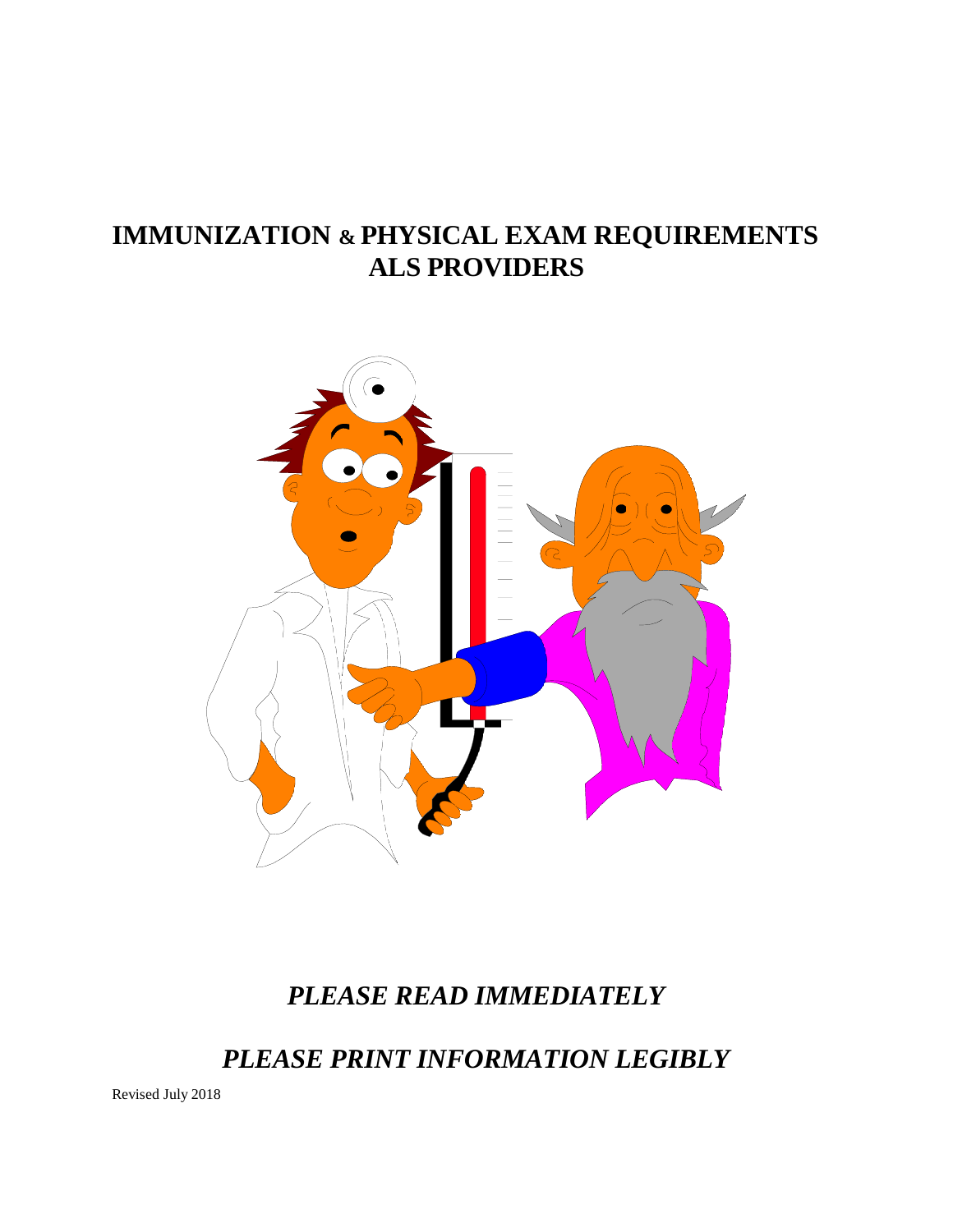According to Code 405.3 Title 10 NYCRR, students affiliating with a Health Care Facility must meet certain minimum health requirements. In addition, OSHA requires anyone exposed to blood or body fluids be given education and offer of Hepatitis B vaccine. Therefore, it is **mandatory** that the following form:

IMMUNIZATION RECORD/STUDENT HEALTH HISTORY AND PHYSICAL be completed and sent to the FLREMSC office (Address below). **When a special condition or restriction appears, your record may be subject to review by any REMAC doctor to determine your continuance in the class.**

## *\*\*\*Make copies of the records for yourself before you send them\*\*\*.*

#### **Failure to complete these requirements will result in being denied access to hospital clinical rotation.**

Read the information enclosed **very carefully**. It is **your responsibility** to make sure that **all areas** are completed within the time frame given!!

For records of immunization history:

- Check with personal physician
- Check with High School or college which you last attended
- Check with your "employee health" office where you work

You may have a blood test (titer) done to determine whether or not you have immunity against measles (Rubeola), Mumps, Rubella, Hepatitis B, Meningococcal Meningitis and/or Varicella. **Check with personal physician for this. These blood tests may or may not be covered by your insurance.**

## In the event you need the **Measles, Mumps, Rubella, Tetanus Diphtheria, Varicella, Meningitis vaccinations and/or PPD test**, you may:

- Obtain through your personal physician
- Receive them through the Public Health Offices as directed below:
	- **Ontario County** 585-396-4343 Call for an appointment.
	- **Seneca County** 315-539-1800 **Seneca County Residents only** Call for an appointment. Clinic (by appointment only) is held once a month.
	- **Yates County** 315-536-5160 **Yates County Residents only** Call for availability. High volumes may not be able to be accommodated.
	- **Wayne County** 315-946-5749 -.Call for an appointment. **There is a charge for this service. Your Clinical Coordinator has details and rate schedule.**

#### **Be sure to mention where you volunteer and that you are taking this class when scheduling your appointment. Be sue to ask if there is a cost for each.**

In the event you wish to receive the Hepatitis B vaccine, you may:

- Obtain through your personal physician
- Contact your ambulance corps president and/or your county EMS Coordinator:
	- **Ontario County** Deb Trickey 585-396-4310
	- **Yates County** Chris Warriner 315-536-5160
	- **Seneca County** Jeff Case 315-539-1757
	- **Wayne County** Bill Liddle 315-946-5640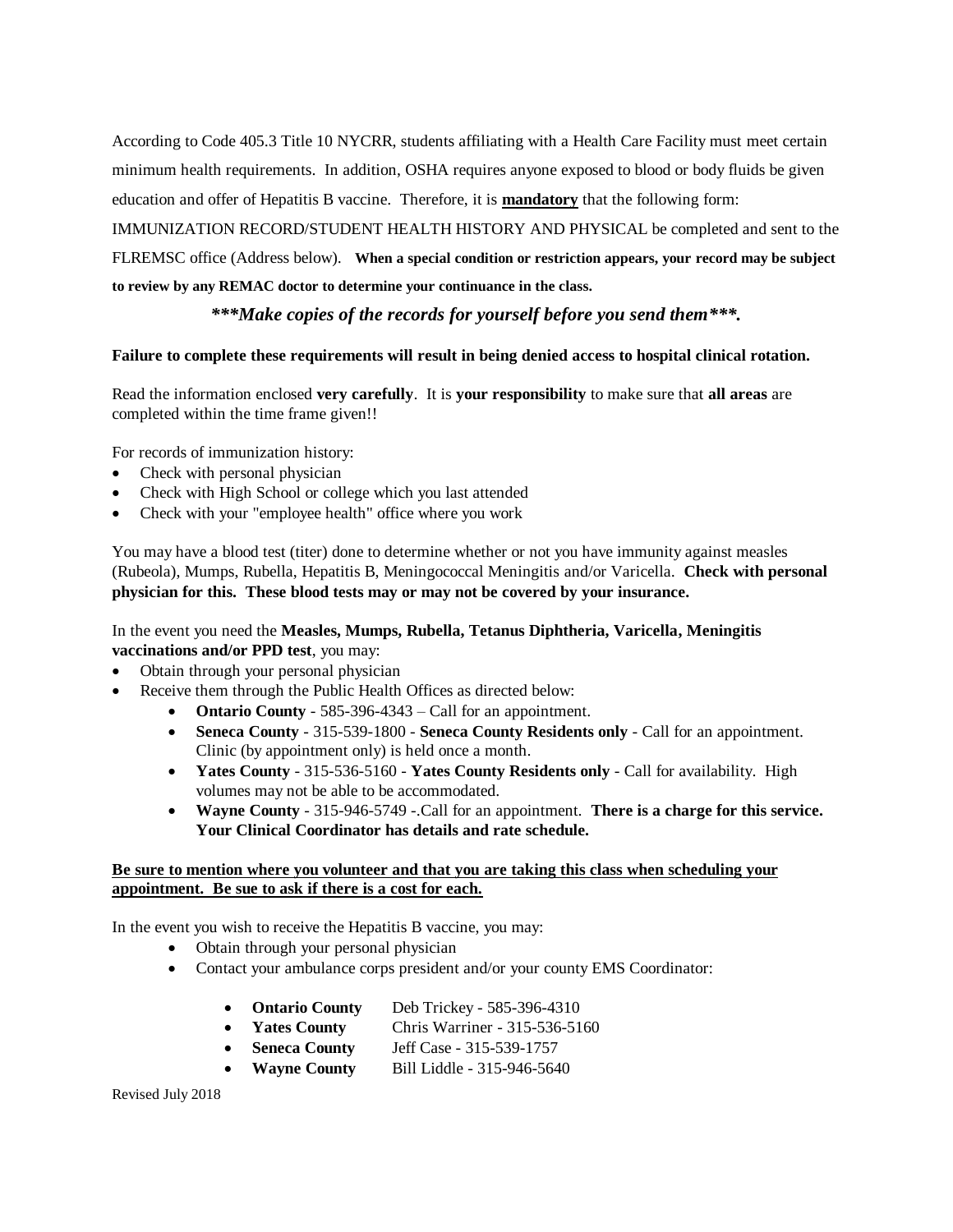If you are interested in obtaining the Meningococcal Meningitis vaccine, please call a clinic for an appointment and to determine if the vaccine is available. There will be a charge for this vaccine, please ask the fees when you call. *Be sure to identify yourself as a FLCC Student when making the appointment.* 

| Clinic and Location                                                              | <b>Phone</b>   |
|----------------------------------------------------------------------------------|----------------|
| Clifton Springs Occupational Medicine Clinic, 2 Coulter Rd., Clifton Springs, NY | 315-462-9561   |
| Monroe County Health Department, 111 Westfall Rd., Rochester, NY                 | 585-274-6000   |
| Wayne County Health Department, 1519 Nye Rd., Lyons, NY                          | 1-800-724-1170 |

Physical examinations may also be arranged with Clifton Springs Occupational Medicine for a nominal fee. *Be sure to identify yourself as a FLCC Student when making the appointment*. For details, contact the FLCC Student Health Services at 585-394-3500.

## **SEND ALL FORMS TO: Clinical Coordinator FINGER LAKES REGIONAL EMS COUNCIL INC. 63 Pulteney Street Geneva, NY 14456**

**Or you may fax your forms to the Clinical Coordinator at 315-789-5638**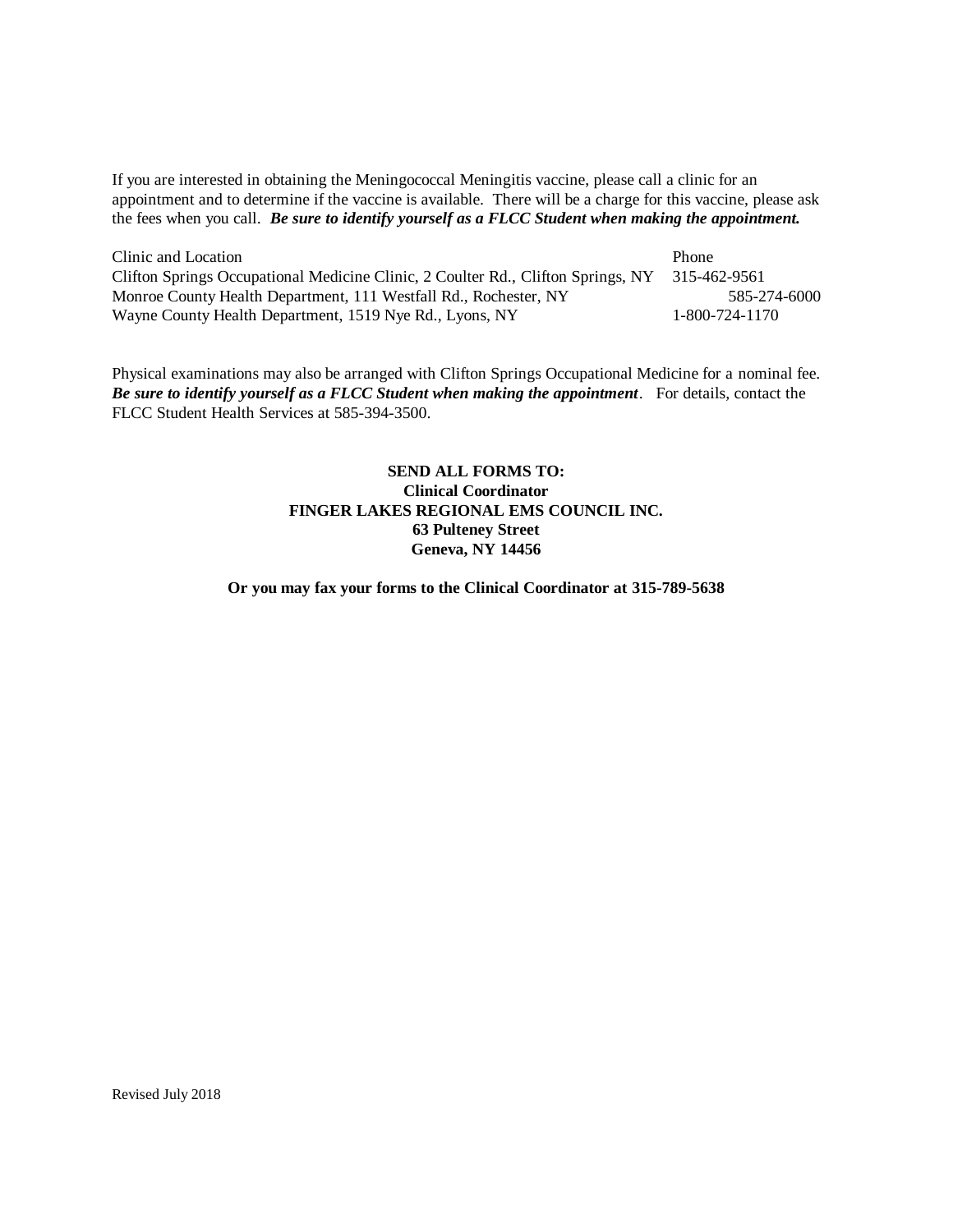## **COMMON QUESTIONS ABOUT HEALTH REQUIREMENTS:**

## **1. WHO HAS TO MEET THESE HEALTH REQUIREMENTS?**

• Any and all students who are required to complete clinical observation time within a health care facility.

**\*\*ALL STUDENTS MUST HAVE PROOF OF IMMUNITY TO MEASLES, MUMPS AND RUBELLA REGARDLESS OF THEIR DATE OF BIRTH. STUDENTS BORN PRIOR TO 1957 STILL NEED PROOF OF IMMUNITY TO MUMPS AND RUBELLA. THE ONLY EXCEPTION IS RUBEOLA. THEREFORE, ALL STUDENTS NEED ONE OF THE FOLLOWING:**

- **1. DATE OF DIAGNOSED DISEASE**
- **2. PROOF OF TWO VACCINATIONS WITHIN YOUR LIFETIME**
- **OR 3. BLOOD TEST FOR PROOF OF IMMUNITY**

## **2. IF I AM REFRESHING MY EMT, DO I HAVE TO COMPLETE THE HEALTH REQUIREMENTS?**

• NO..Unless you will be expected to complete clinical observation time. **Check with your instructor.**

## **3. CAN I REFUSE ANY OF THE HEALTH REQUIREMENTS?**

• You may refuse Meningitis and Hepatitis B vaccines. The only way any other vaccine requirement can be waived is if you have a **medical exemption**. This means that your physician must sign a statement, stating the reason that he/she does not want you to get the vaccine.

## **4. WHY DO I HAVE TO DO THIS?**

• It is mandated by the **New York State Department of Health** that hospitals be able to prove that **any person** who comes in contact with patients meet these minimum health requirements. **This includes volunteers and students.**

# **5. WHAT IF I DO NOT HAVE OR CAN NOT FIND DOCUMENTATION OF ANY "SHOTS" WHEN I WAS A CHILD?**

• You will have to complete the series of immunizations again **or ask your doctor to order lab tests** to determine immunity for Mumps, Rubeola, Rubella, Hepatitis B, Meningitis and/or Varicella. Your doctor may choose to sign off on the Varicella after asking you a few questions.

## **6. DOES MY BABY BOOK QUALIFY AS DOCUMENTATION?**

• NO.. Unless it was signed by your physician at the time of the immunization. You may use it, however, to verify the diagnosis with your current physician, if the doctor will accept it.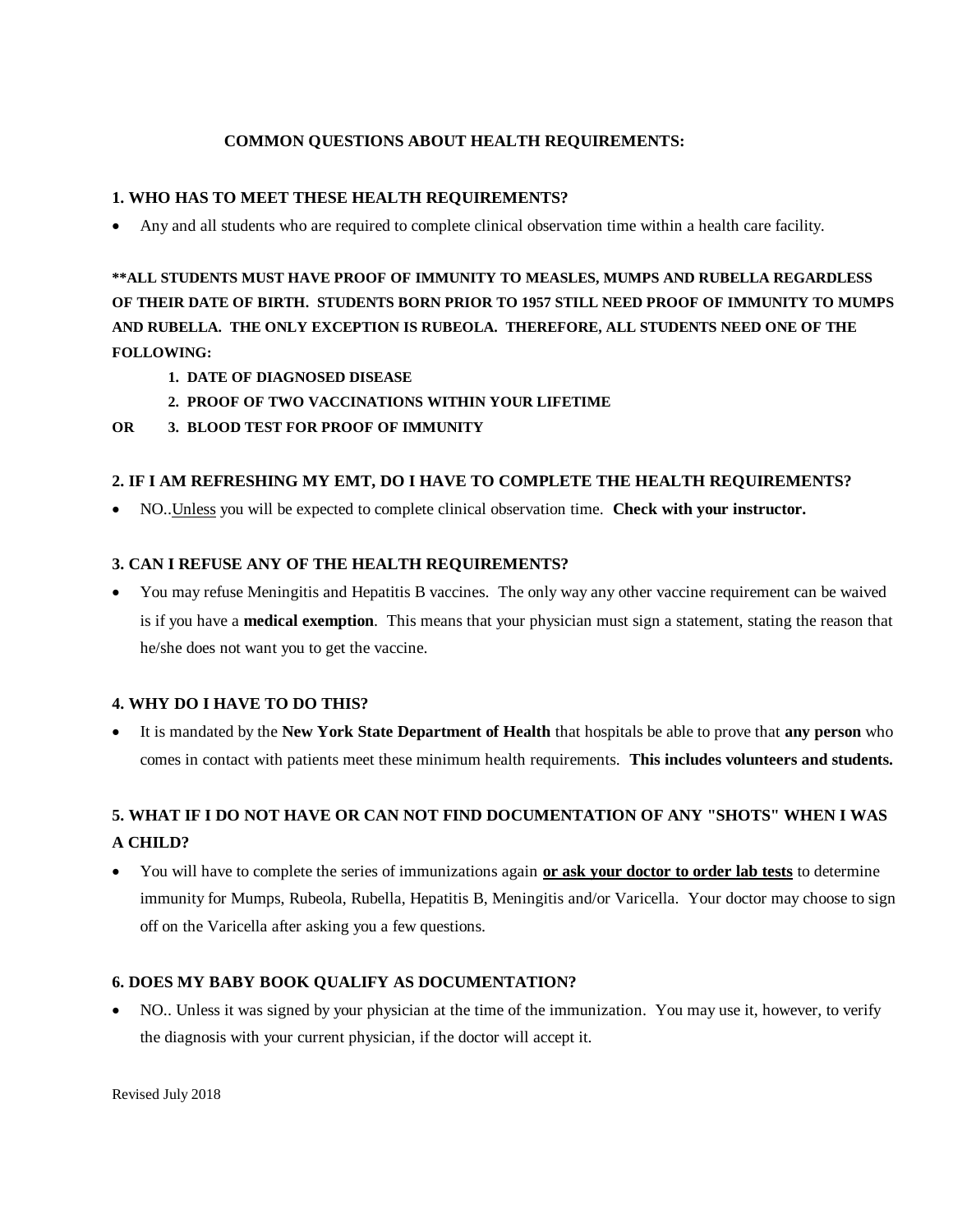#### **7. WOULD MY SCHOOL RECORDS COUNT AS DOCUMENTATION?**

• Yes...Obtain a copy and send it with your forms. Please make sure that it is a clear, readable copy.

#### **8. WHY DOESN'T A MEASLES VACCINE QUALIFY IF IT WAS GIVEN BEFORE 1968?**

• Prior to 1968, physicians had a choice of either giving a **"live"** vaccine or a synthetic vaccine. It was determined that the synthetic vaccines were not effective; therefore, unless there is **specific** information that states it was a **"live"** vaccine, they **are not** counted towards the required two vaccines.

# **9. HOW MUCH TIME BETWEEN EACH MEASLES VACCINE MUST I WAIT, IF I HAVE TO RECEIVE TWO DOSES?**

• The **minimum** time between each dose is **30 days**.

#### **10. WHAT IS A PPD?**

• A PPD is a skin test to determine whether or not you have been exposed to tuberculosis. It is administered on the inside of your forearm and **MUST BE READ** between 48 and 72 hours after administration. The reading must be signed and dated by a health practitioner.*Note: If you need to receive both a PPD and an MMR, be sure that the PPD is placed prior to the MMR injection. If MMR is given immediately prior to placement of PPD, the reading is not reliable.*

#### **11. IF I HAVE A POSITIVE REACTION TO THE PPD, DOES IT MEAN I HAVE TUBERCULOSIS?**

• NO...It indicates that you might have been exposed to the disease. You will be required to have a chest X-ray.

## **12. DO I HAVE TO GET THE HEPATITIS B VACCINE IN ORDER TO GET INTO THE HOSPITAL?**

• NO...You need only to be educated (as with a film) and may elect to refuse the vaccine. You must sign and date the refusal on your immunization form after the scheduled bloodborne pathogen session.

## **13. IF I REFUSE THE VACCINE, AND CHANGE MY MIND LATER, CAN I STILL GET THE VACCINE?**

• Absolutely. The hospitals need only to know that, at the time of your clinical rotation, you know the risks of contracting hepatitis and are aware that there is a vaccine available. You may change your mind at any time and receive the vaccine.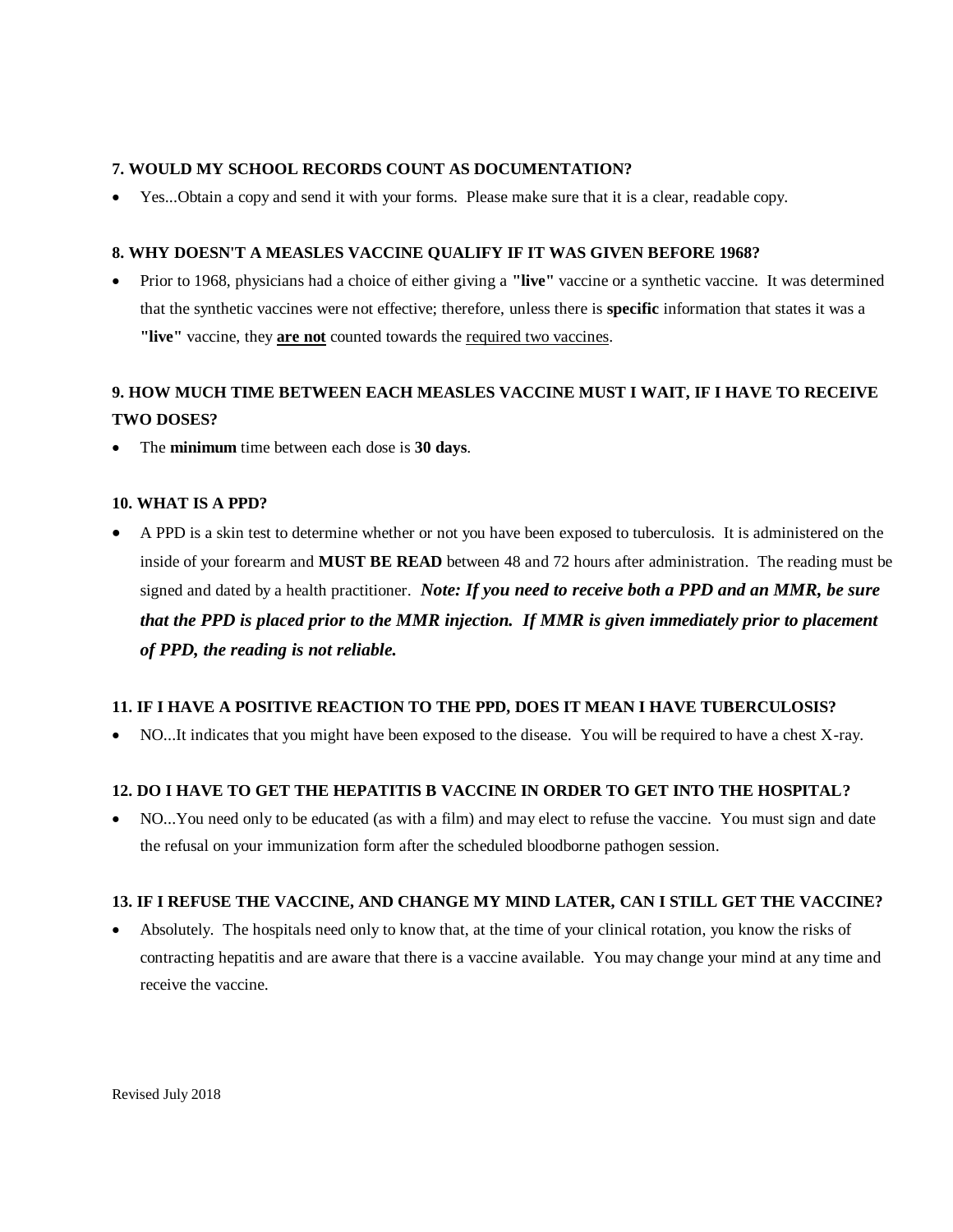Students **not** residing in a dormitory do not need to receive the Meningitis vaccine. Please sign and date the refusal form. Students residing in a dormitory should check with their personal physician regarding his/her recommendations.

*ANY FURTHER QUESTIONS, CALL315-789-0108 or 800-357-3672 IMMEDIATELY*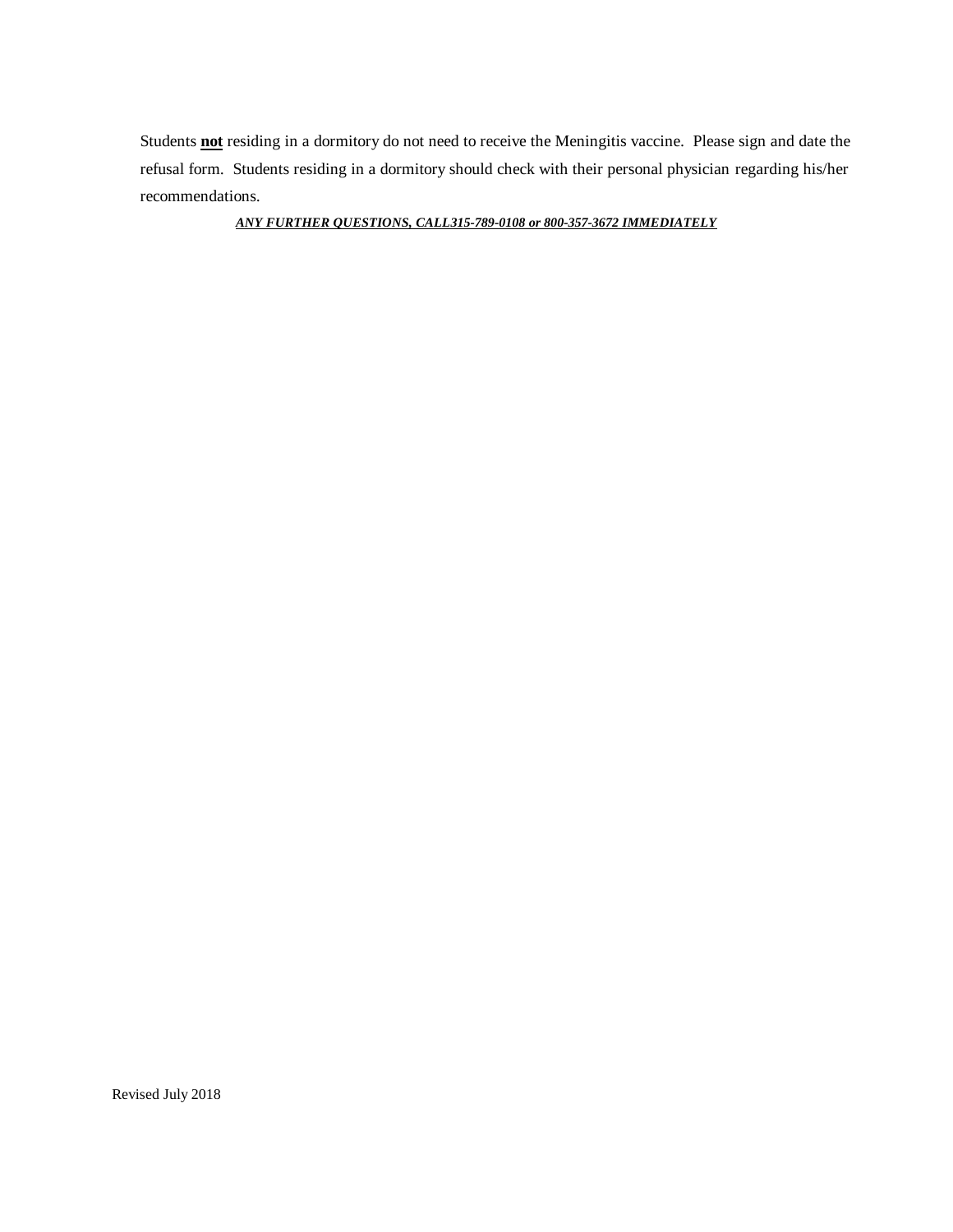## **REQUIREMENTS FOR IMMUNIZATIONS/PHYSICAL EXAM**

| <b>IMMUNIZATION</b>       | <b>REQUIRED FOR</b>     | NUMBER OF DOSES REQUIRED / TIME FRAME                                                |  |  |
|---------------------------|-------------------------|--------------------------------------------------------------------------------------|--|--|
| # OF DOSES                | WHOM?                   | <b>SPECIAL NOTES</b>                                                                 |  |  |
| <b>MEASLES (RUBEOLA)</b>  | Only those students who | Two (2) doses required.<br>$\bullet$                                                 |  |  |
|                           | were born on or after   | Vaccines given before 1968 are not acceptable unless specified as<br>$\bullet$       |  |  |
|                           | January 1, 1957         | "live vaccine."                                                                      |  |  |
|                           |                         | First dose on or after 12 months of age.<br>$\bullet$                                |  |  |
|                           |                         | Second dose on or after 15 months of age.<br>$\bullet$                               |  |  |
|                           |                         | Minimum of 30 days between the two doses<br>$\bullet$                                |  |  |
|                           |                         | Verified physician-diagnosed disease is accepted as immunity.<br>$\bullet$           |  |  |
|                           |                         | Blood work which shows immunity to disease is also acceptable.<br>$\bullet$          |  |  |
| <b>MUMPS</b>              | All students            | If born before January 1, 1957, you still need proof of Mumps and<br>$\bullet$       |  |  |
|                           |                         | Rubella immunity or an MMR booster. Mumps vaccine is not                             |  |  |
|                           |                         | available in any other form.                                                         |  |  |
| <b>RUBELLA</b>            | All students            | One dose of live rubella vaccine on or after 12 months of age.<br>$\bullet$          |  |  |
|                           |                         | Blood work which shows immunity to disease is also acceptable.<br>$\bullet$          |  |  |
| <b>TETANUS DIPHTHERIA</b> | All students            | Booster must be within past ten years<br>$\bullet$                                   |  |  |
| <b>TUBERCULOSIS (PPD)</b> | All students            | Test within six months of start of class. All CC and Paramedic<br>$\bullet$          |  |  |
|                           |                         | students must have a yearly PPD in order to continue hospital                        |  |  |
|                           |                         | clinical rotations. You may need to receive another PPD at some                      |  |  |
|                           |                         | point during the class.                                                              |  |  |
|                           |                         | If positive, must have report of negative chest X-ray and statement by<br>$\bullet$  |  |  |
|                           |                         | MD indicating 'no disease.'                                                          |  |  |
| <b>HEPATITIS B</b>        | All must be educated    | This is one of two vaccines that any student can refuse. However, it is<br>$\bullet$ |  |  |
|                           | about blood borne       | highly recommended that all personnel within the health care system                  |  |  |
|                           | pathogens & Hepatitis B | take this vaccine.                                                                   |  |  |
|                           |                         | Series consists of three injections:<br>$\bullet$                                    |  |  |
|                           |                         | 1st $(\text{day } 0)$                                                                |  |  |
|                           |                         | 2nd (day 30)                                                                         |  |  |
|                           |                         | 3rd (day 180)                                                                        |  |  |
|                           |                         | Blood work which shows immunity to disease is also                                   |  |  |
|                           |                         | acceptable.                                                                          |  |  |
| <b>VARICELLA</b>          | ALL students            | Two (2) doses required.<br>$\bullet$                                                 |  |  |
|                           |                         | Minimum of 30 days between the two doses.<br>$\bullet$                               |  |  |
| (CHICKEN POX)             |                         | Verified physician-diagnosed disease is accepted as immunity.<br>$\bullet$           |  |  |
|                           |                         | Blood work which shows immunity to disease is also acceptable.<br>$\bullet$          |  |  |
| <b>MENINGOCOCCAL</b>      | All students            | This is one of two vaccines that any student can refuse. However, it<br>$\bullet$    |  |  |
| <b>MENINGITIS</b>         |                         | is                                                                                   |  |  |
|                           |                         | Highly recommended. Must be within last 10 years.                                    |  |  |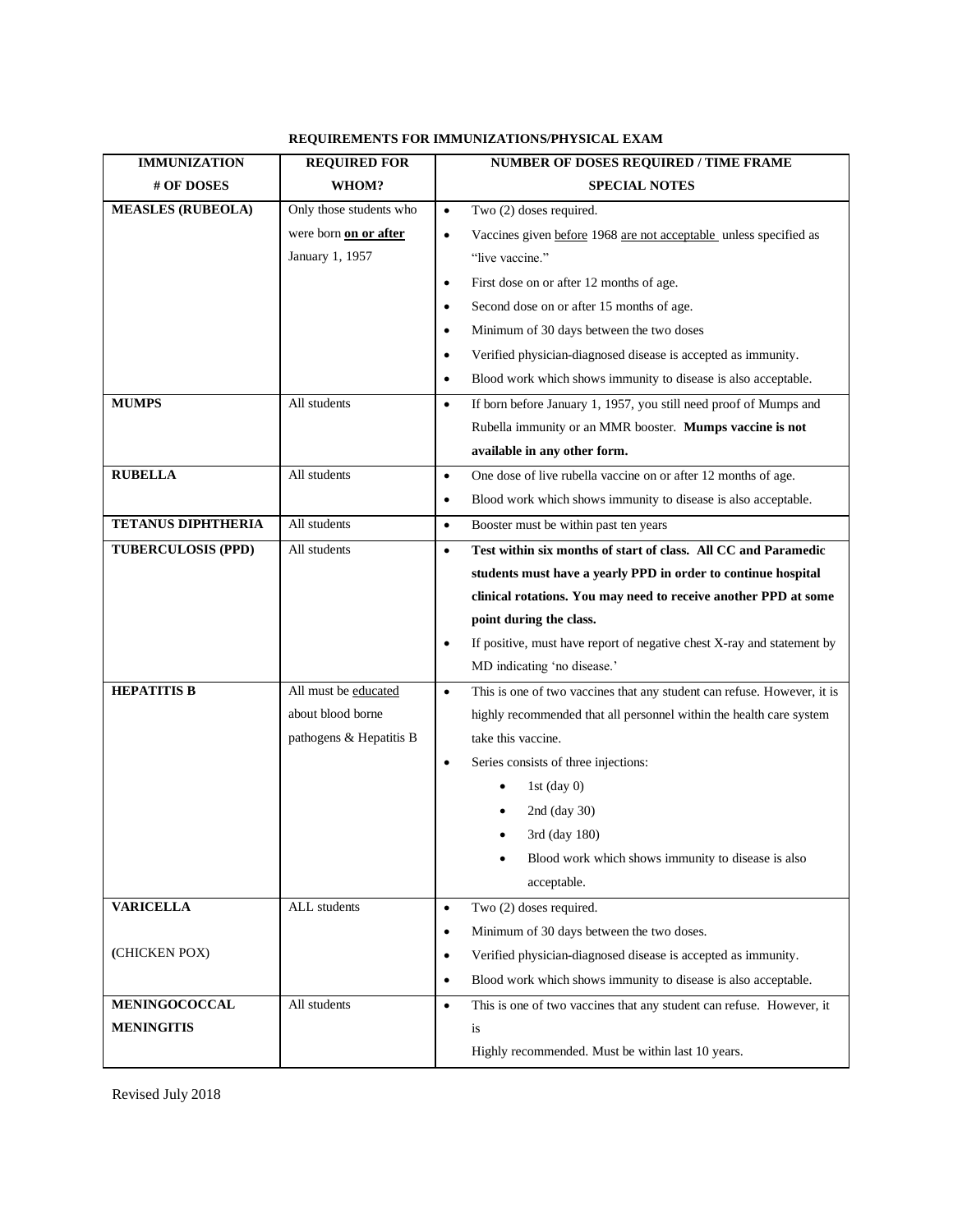| enza(s | dents | Workers<br>are:<br>Health <b>G</b><br>. mandated for<br>٠. |
|--------|-------|------------------------------------------------------------|
|        |       |                                                            |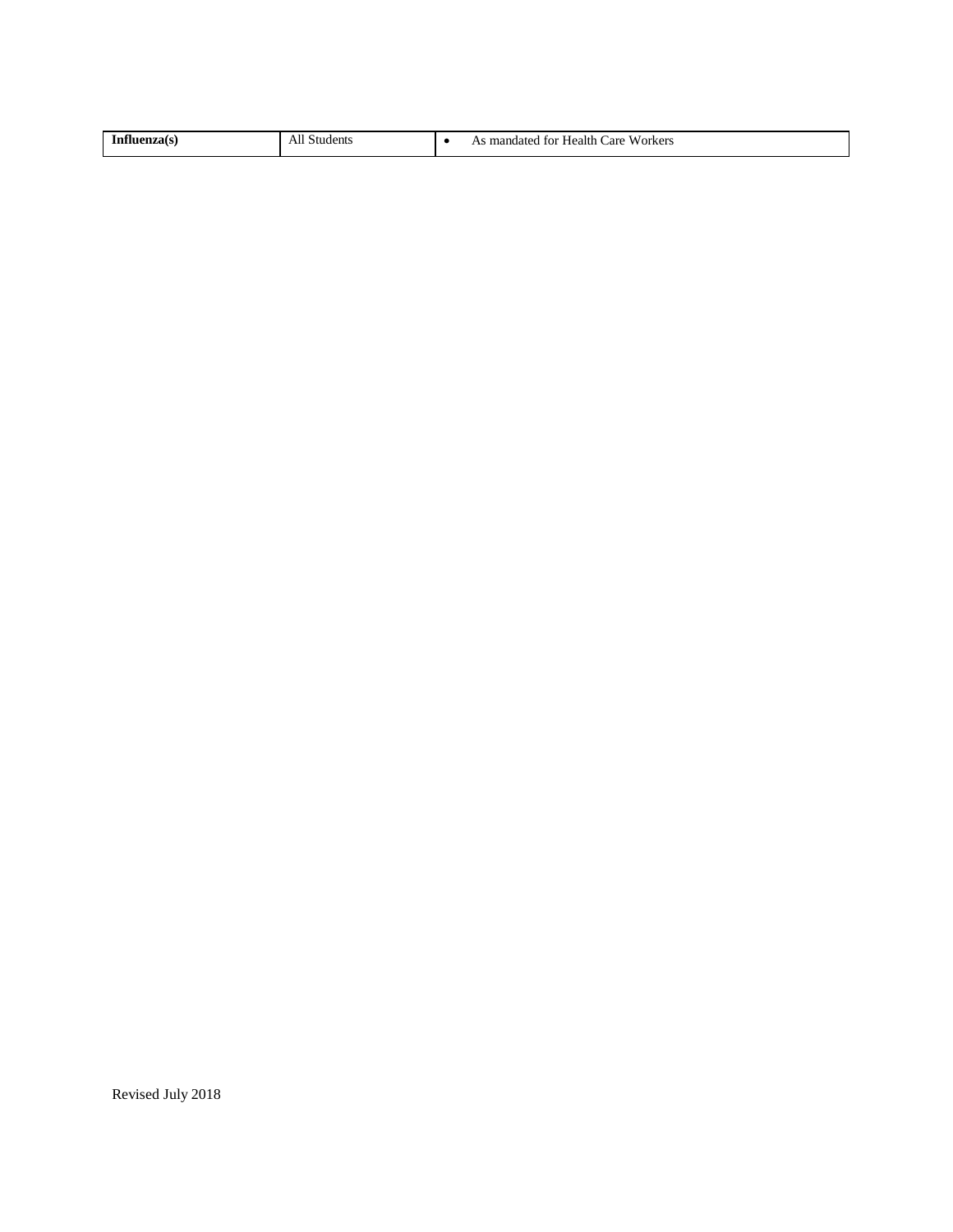## Dear Doctor:

A patient of yours has applied for EMS class(es) with us through the Finger Lakes Community College. He/She must be in reasonably good health and must not have a medical problem that might be aggravated by the physical and emotional stress associated with an emergency situation.

Physically, your patient must be capable of lifting a 125 pound patient onto a gurney with the assistance of one other person. They must also be capable of lifting and carrying approximately 50 pounds of equipment on their own under various types of conditions. These conditions may include but not be limited to climbing stairs, hillsides and walking measurable distances from a roadside or other site.

Emotionally, your patient must be mentally able to handle the emotional and mental strains associated with an ambulance call. Many times when an ambulance is called, the victim is generally critically ill or injured, increasing the potential stress factor to your patient.

Additionally, your patient must not need to take any controlled substances before or during class or clinical rotations that may hamper their abilities.

Your patient has been instructed to complete the medical release on the reverse side of this letter. Please feel free to add any additional comments you feel relevant to your patient's ability to participate in an EMT/AEMT/Paramedic Class (practical applications will be equal to duties that would actually be performed as an EMT/AEMT/Paramedic). Your comments will be kept confidential and kept as a part of the student's file unless a special condition or restriction would require a medical review by any of our REMAC doctors for a determination on the student's participation in the class. Thank you for your time and consideration.

Sincerely,

FLREMSC Training and Education Committee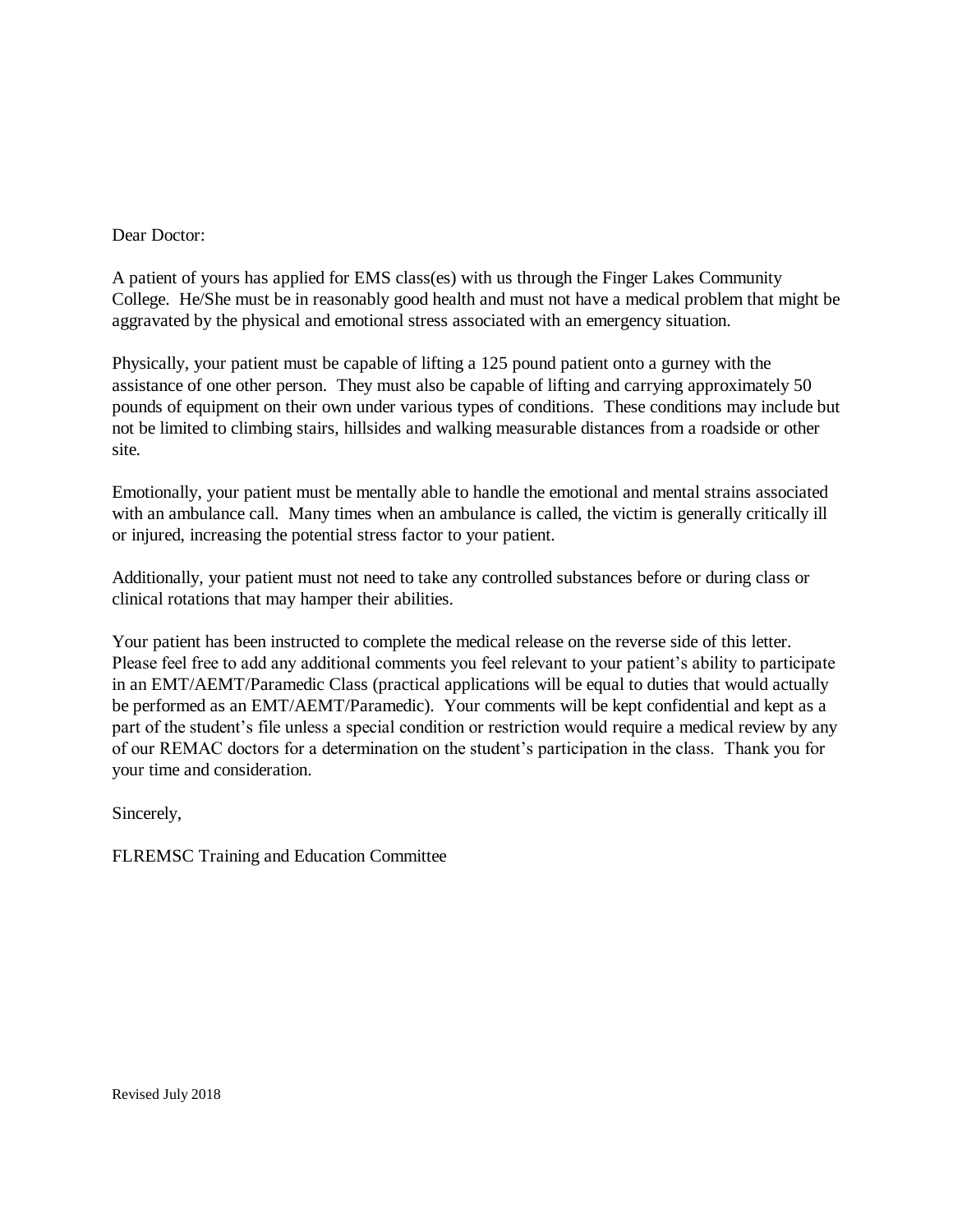## **STUDENT HEALTH HISTORY AND PHYSICAL**

Student's Name:

(Printed)

## **HISTORY**

Medications taken regularly:

Allergies to medications:

**Any history of**: (Explain "yes" answers)

|                                     | Y/N |                         | Y/N |                            | Y/N |
|-------------------------------------|-----|-------------------------|-----|----------------------------|-----|
| <b>Heart Disease</b>                |     | Hypertension            |     | <b>Seizures</b>            |     |
| <b>Impaired Vision</b>              |     | <b>Impaired Hearing</b> |     | <b>Thyroid Disease</b>     |     |
| Liver Disease                       |     | <b>Back Problems</b>    |     | <b>Respiratory Disease</b> |     |
| $\cdots$<br>$\sim$<br>$\sim$ $\sim$ |     |                         |     |                            |     |

Other Chronic illness:

## **PHYSICAL EXAM**

| <b>TT</b><br>deight | $\sim$ $\sim$ $\sim$ $\sim$ $\sim$<br>W<br>41 L<br>. |  |  |
|---------------------|------------------------------------------------------|--|--|
|                     |                                                      |  |  |
|                     |                                                      |  |  |

## **CHECK IF NORMAL, DESCRIBE IF ABNORMAL:**

| General    | Skin                 |
|------------|----------------------|
| Ears       | Eyes                 |
| Nose/Mouth | Neck/Thyroid         |
| Heart      | Chest/Lungs          |
| Abdomen    | Extremities          |
| Back       | <b>Mental Status</b> |
| Neuro      |                      |

Comments:

I determine that, in my opinion, he/she is free from any physical or mental health impairment which is of potential risk to patients and personnel or might interfere with the performance of his/her duties to include the habitation or addiction to depressants, stimulants, narcotics, alcohol, or other drugs or substances, which might alter the individual's behavior. I also verify the immunization information (unless individually signed by another health care professional).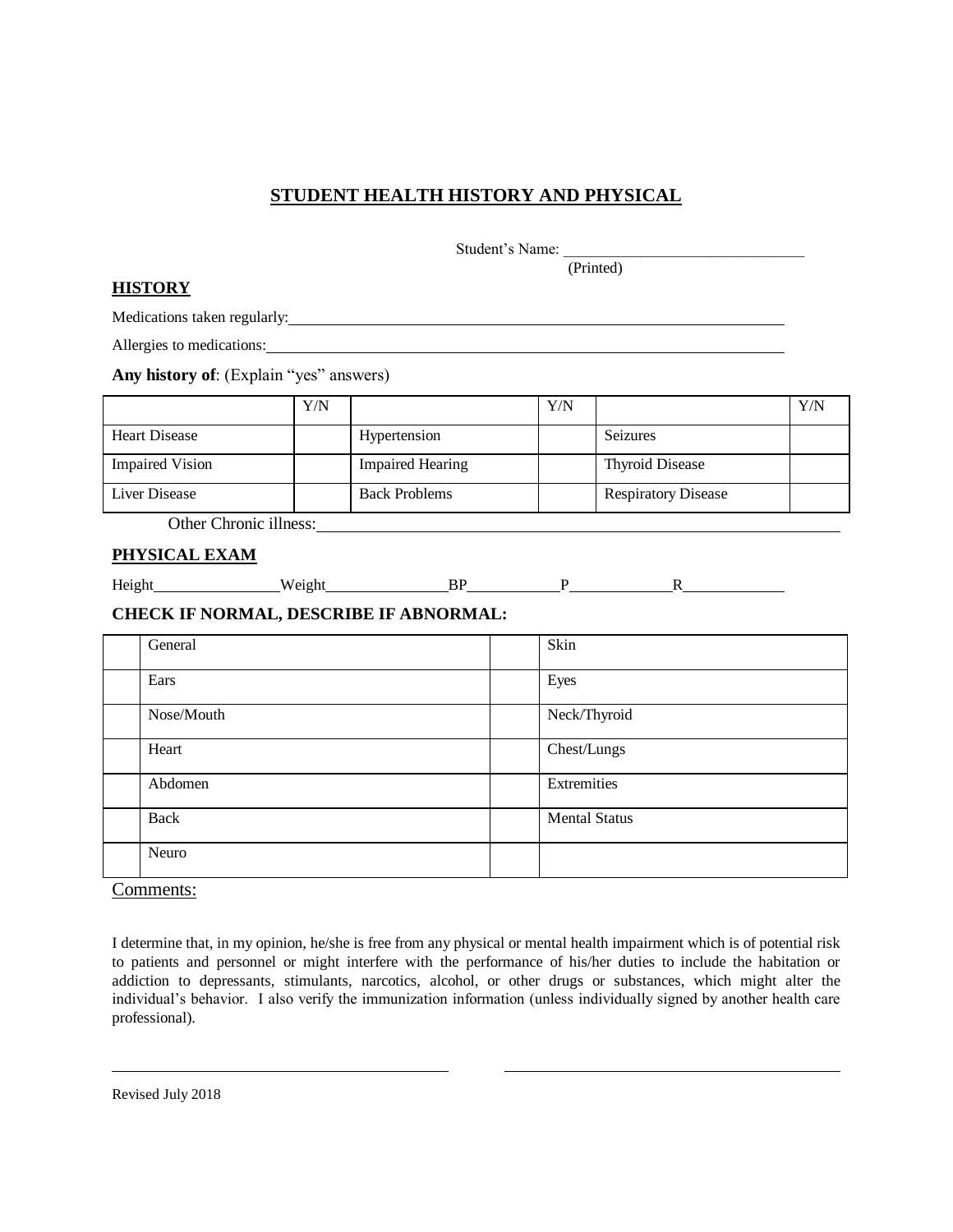#### **Signature of Health Care Practitioner** Print name & address of Practitioner

Date: \_\_\_\_\_\_\_\_\_\_\_\_\_\_\_\_\_\_\_\_\_\_\_\_\_\_\_\_\_\_\_\_\_\_\_\_\_\_\_\_\_\_\_\_

Finger Lakes Regional EMS Council

#### **IMMUNIZATION RECORD**

NAME :(printed) DATE OF BIRTH:

COURSE NUMBER/INSTRUCTOR

| <b>IMMUNIZATION</b>                                                                 | <b>DATE</b>                            | <b>ADMINISTERED/VERIFIED BY:</b>               |
|-------------------------------------------------------------------------------------|----------------------------------------|------------------------------------------------|
| MMR (MEASLES/MUMPS/RUBELLA) IST DOSE                                                |                                        |                                                |
| 2ND                                                                                 |                                        |                                                |
| <b>DOSE</b>                                                                         |                                        |                                                |
| <b>RUBEOLA</b> (PLAIN MEASLES)<br><b>IST DOSE</b>                                   |                                        |                                                |
| 2ND DOSE                                                                            |                                        |                                                |
| <b>DIAGNOSED DISEASE</b>                                                            |                                        |                                                |
| <b>RUBELLA (GERMAN MEASLES)</b><br>1 DOSE                                           |                                        |                                                |
| <b>PLANTED</b><br><b>PPD</b> (MANTOUX SKIN TEST)                                    |                                        |                                                |
| DATE; READING MM/INDURATION                                                         |                                        |                                                |
| <b>HEPATITIS B)</b><br><b>IST DOSE (DAY 0)</b>                                      |                                        |                                                |
| 2ND DOSE (DAY 30)                                                                   |                                        |                                                |
| 3RD DOSE (DAY 180)                                                                  |                                        |                                                |
| <b>HEPATITIS B REFUSAL</b>                                                          |                                        | STUDENT SIGNATURE                              |
|                                                                                     |                                        |                                                |
| <b>TETANUS DIPHTHERIA</b>                                                           |                                        | If vaccine limited by CDC ruling, practitioner |
|                                                                                     |                                        | please sign and date here                      |
|                                                                                     |                                        |                                                |
| <b>VARICELLA (CHICKEN POX)</b> 1ST DOSE                                             |                                        |                                                |
| $2^{ND}$ DOSE                                                                       |                                        |                                                |
| <b>OR</b> DIAGNOSED DISEASE                                                         |                                        |                                                |
| <b>MENINGOCOCCAL MENINGITIS</b><br>Date of Vaccination or student refusal signature |                                        | STUDENT SIGNATURE                              |
| <b>INFLUENZA(S)</b>                                                                 |                                        |                                                |
| As mandated for Health Care Workers<br>$\mathbf{1}$                                 |                                        |                                                |
| $\mathbf{2}$                                                                        |                                        |                                                |
| <b>LABORATORY TESTS</b><br><b>OR</b>                                                | <b>MUST PROVIDE COPY OF LAB REPORT</b> |                                                |
| <b>TEST</b>                                                                         | <b>DATE</b>                            | <b>READING</b>                                 |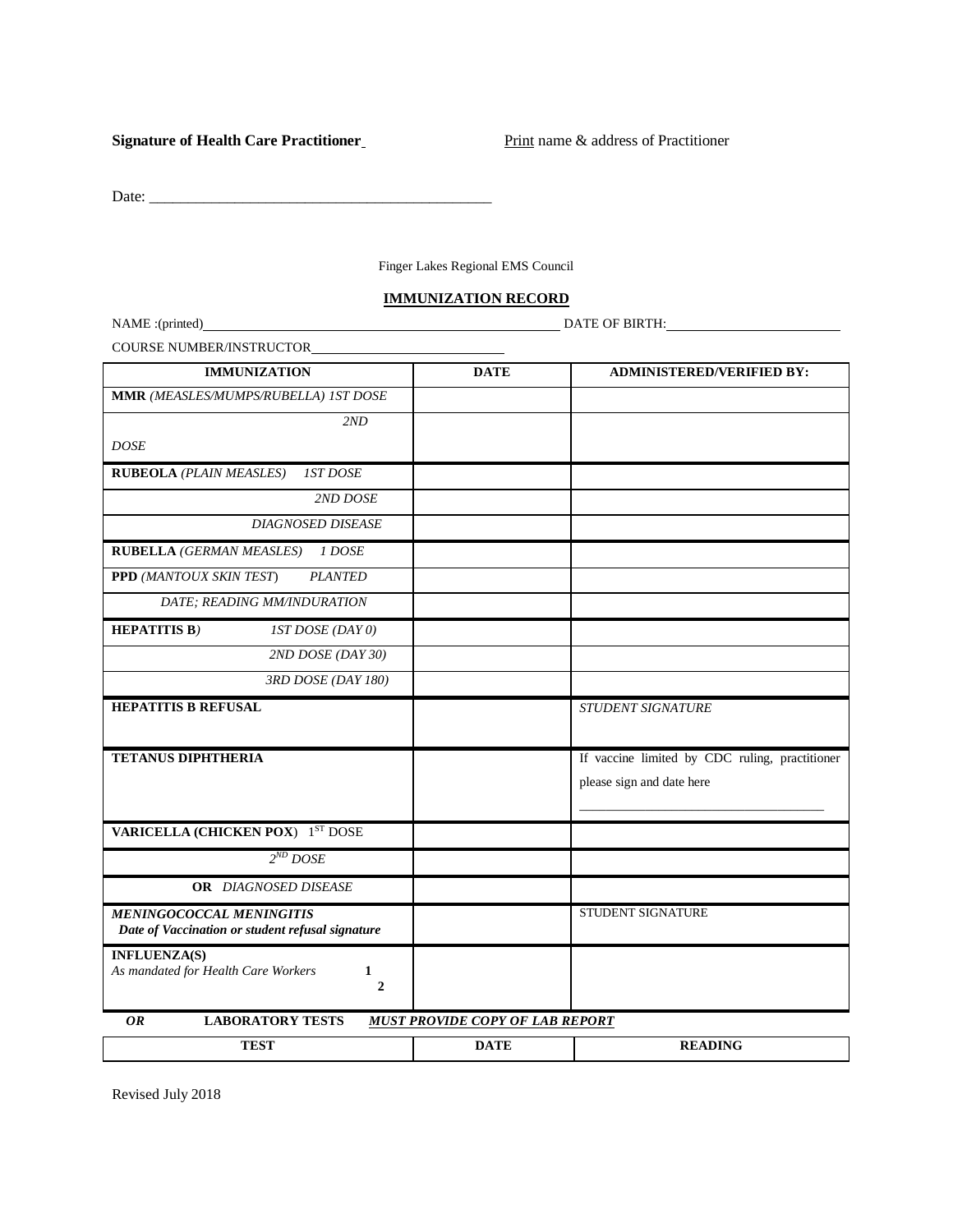| <b>MUMPS</b>             |  |
|--------------------------|--|
| <b>RUBELLA</b>           |  |
| <b>RUBEOLA</b>           |  |
| <b>HEPATITIS B</b>       |  |
| <b>VARICELLA</b>         |  |
| MENINGOCOCCAL MENINGITIS |  |

*ALL IMMUNIZATIONS ADMINISTERED MUST BE SIGNED BY A HEALTH CARE PROVIDER, VERIFYING THE ADMINISTRATION.*

## **AUTHORIZATION FOR RELEASE OF MEDICAL INFORMATION**

## **To be completed by student**

Physician's name and address:

Telephone Number \_\_\_\_\_\_\_\_\_\_\_\_\_\_\_\_\_\_\_\_\_\_\_\_\_\_\_\_\_\_\_\_\_\_\_\_\_\_\_\_\_\_\_\_\_\_

I authorize the above named physician to furnish and release to Finger Lakes Regional EMS Council any and all information regarding my condition while under your observation or treatment, including the history obtained and physical findings, diagnosis and prognosis. This consent also authorizes the Finger Lakes Regional EMS Council or any REMAC doctor on its behalf to obtain additional information as required or needed should a situation, condition or restriction arise where said council, REMAC doctor or council representative deems it necessary. This release shall be in effect for one year from the date signed.

| Student's name (printed) | alunanine i |  |
|--------------------------|-------------|--|

\_\_\_\_\_\_\_\_\_\_\_\_\_\_\_\_\_\_\_\_\_\_\_\_\_\_\_\_\_\_\_\_\_\_\_\_\_\_\_\_\_\_\_\_\_\_ \_\_\_\_\_\_\_\_\_\_\_\_\_\_\_\_\_\_\_\_\_\_\_\_\_\_\_\_\_\_\_\_\_\_\_\_\_\_\_\_\_\_\_\_\_\_ \_\_\_\_\_\_\_\_\_\_\_\_\_\_\_\_\_\_\_\_\_\_\_\_\_\_\_\_\_\_\_\_\_\_\_\_\_\_\_\_\_\_\_\_\_\_ \_\_\_\_\_\_\_\_\_\_\_\_\_\_\_\_\_\_\_\_\_\_\_\_\_\_\_\_\_\_\_\_\_\_\_\_\_\_\_\_\_\_\_\_\_\_

## **Physician's Statement of Fitness**

To be completed by Physician:

The above named patient is now or has previously been in my care. I have reviewed this document and am aware of the physical and emotional stress involved in an EMT/AEMT/Paramedic class. In my professional opinion, the above named patient is capable of participating in this class including its clinical rotations and field time.